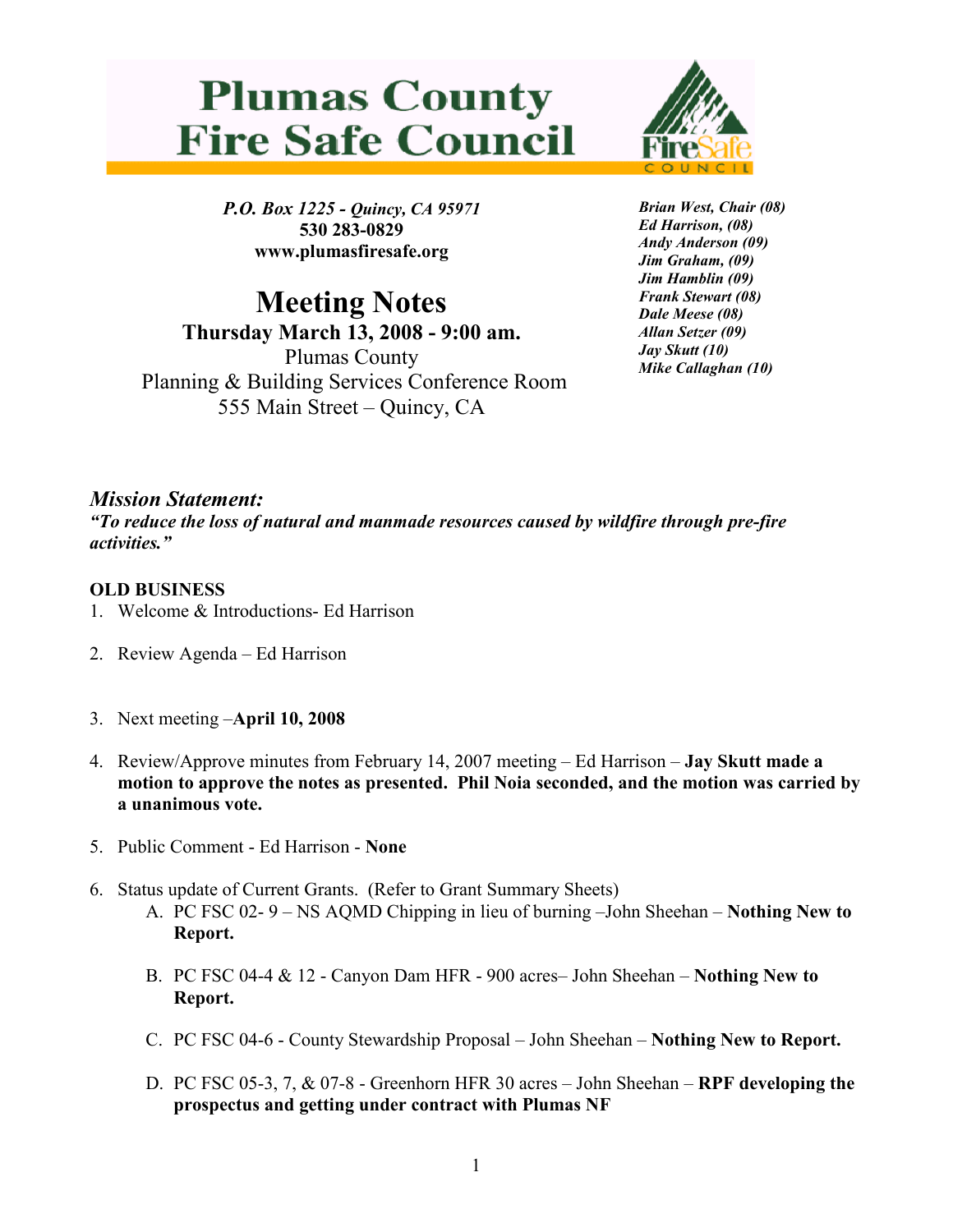- E. PC FSC 05-4 & 8 Grizzly Ck. HFR- 128 acres John Sheehan Nothing New to Report.
- F. PC FSC 03-1, 05-5, 06-2 & 5 Eastern Plumas HFR 175 acres John Sheehan RPF developing the prospectus. 175 acres of property owners signed up. Looking for additional funding sources due to expected increased costs.
- G. PC FSC 06-3  $& 9$  Massack HFR 160 acres -John Sheehan Treatment continuing approximately 100 acres masticated. Project is set to terminate on 4/15/08.
- H. PC FSC 06-4 & 10 Little Grass Valley HFR 111 acres John Sheehan Nothing New to Report.
- I. PC FSC 06-6 La Porte Pines HFR 75 acres John Sheehan Nothing New to Report.
- J. PC FSC 07-1  $&$  4 Indian Valley HFR-200 acres John Sheehan Outreach letters to be sent to property owners north of North Valley Road from North Arm to Williams Valley Roads. A public meeting is scheduled for April 5<sup>th</sup> in Greenville to meet with interested property owners.
- K. PC FSC 07-2 La Porte Road HFR 100 acres John Sheehan RPF has visited all the parcels and assessed the project's potential value. Based on past bids for work, more funding will be necessary. It is estimated that a match of \$500 per acre in either forest product value or cash will be necessary to meet the targeted acres with the prescribed treatment. Landowners requesting treatment is about 170% more than the original grant request.
- L. PC FSC 07-4 PC FSC Council Coordination John Sheehan Work continues with website updates, sharing of firesafe information, developing workshops and a Fire Safe tabloid, seeking additional grant funds and assisting in other grant activities.
- M. PC FSC 07-5 C Road right-of-way planning John Sheehan RPF working with C Road CSD on defining property lines & boundaries.
- N. PC FSC 07-6 Taylorsville HFR 30 acres John Sheehan A field meeting between the Plumas NF, PC FSC, and the RPF will occur on 3/25/08, to firm up the project and treatment.
- O. PC FSC 07-7 C Road HFR 40 acres John Sheehan RPF is waiting for soil conditions to improve and the contractor's equipment to become available.
- P. PC FSC 07-9 Elderly/Disabled Defensible Space John Sheehan A project coordinator has been selected and outreach is expected to begin in April.
- Q. PC FSC 07-10 County Educational Workshops SNC John Sheehan A small group has met to begin developing a Fire Safe Tabloid to come out in the newspaper at the end of June. They will also be developing formats and design for workshops. Another group is planning a Home Ignition Zone Educational Consultation Workshop in the Spring for Mohawk Valley and any other interested communities or fire departments.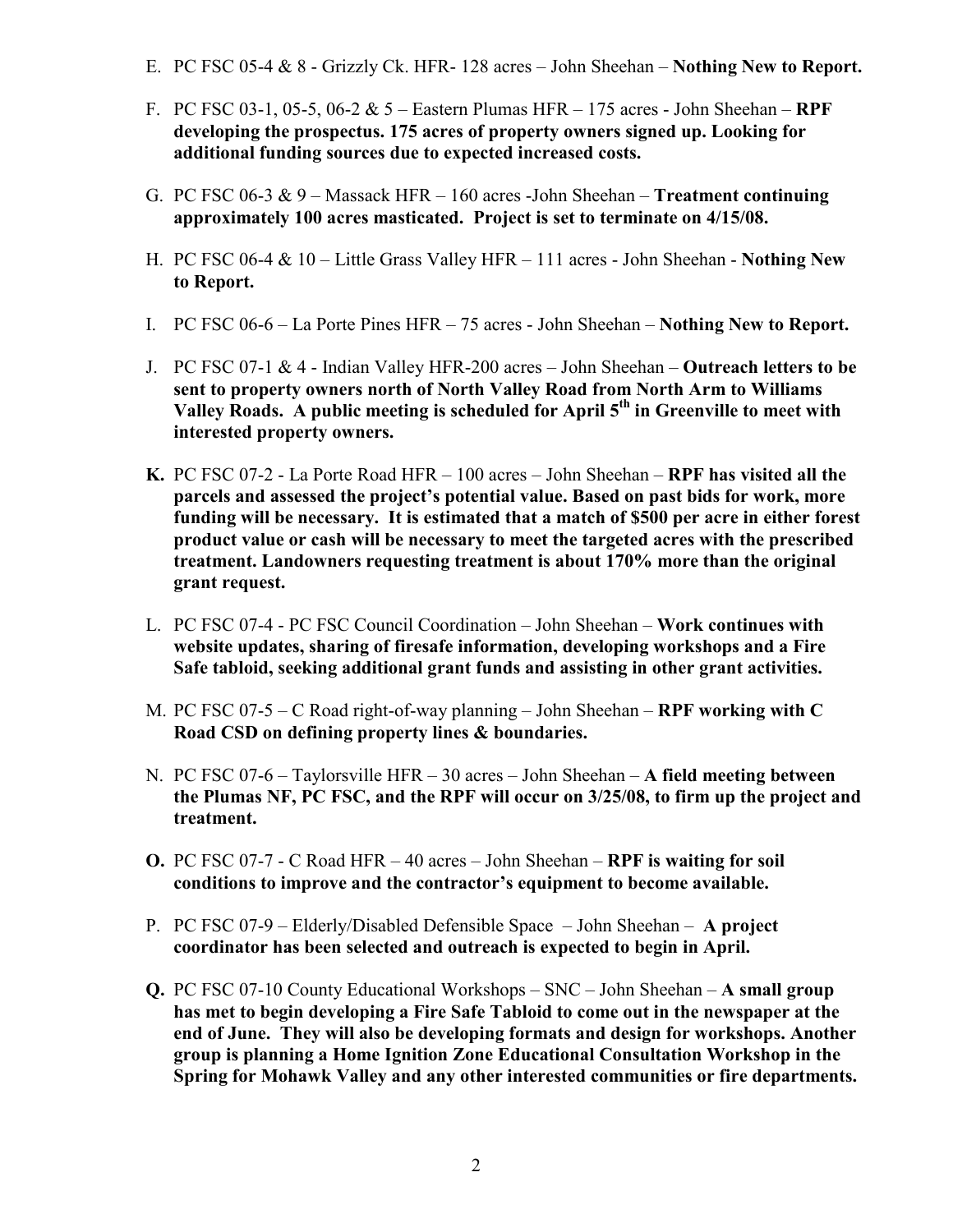- 7. Status update of proposed Grant Proposals.
	- A. PC FSC HFR Competitive Grant Sierra Nevada Conservancy John Sheehan We have heard that we will not be chosen as a grantee for this request.
	- B. PC FSC Coordination PC BoS title III John Sheehan Funding decision expected in late March.
	- C. PC FSC HFR Project Development PC BoS title III John Sheehan Funding decision expected in late March.
	- D. PC FSC Coordination CA FSC- NFP /SNC John Sheehan Funding decision expected in late March.
	- E. PC FSC Public Education Defensible Space– CA FSC- NFP John Sheehan Funding decision expected in late March.
	- F. PC FSC HFR- Gold Mtn.2008 Mastication John Sheehan Funding decision expected in late March.
- 8. HFQLG –HFR project overview/relation to communities' opportunities Project mapping integration involving USFS, CDF and Fire Safe Council - PNF's fuel reduction out year program of work – Allan Setzer – Almanor RD Silviculturalist, John Zerlingo, presented five fuel reduction projects the District is working on, and a review of a recent court decision requiring the US Forest Service to collaborate on their projects.
- 9. Implementation of the Plumas County Community Wildfire Protection Plan (CWPP) Jim Graham - The Plumas County Emergency Services Feasibility Study Group is preparing recommendations to the Board of Supervisors for County Fire Improvement Standards. Some of these proposed standards will include recommendations in the PC FSC Community Wildfire Protection Plan.
- 10. Committee report on recommendations for fuel reduction treatment areas of public lands around communities, beyond HFQLG. – Frank Stewart – Nothing New to Report.
- 11. Defensible Space on Public Lands Jason Moghaddas Nothing New to Report.
- 12. Secure Rural Schools Funding Frank Stewart Nothing New to Report.
- 13. CA FSC legislative issues Frank Stewart Nothing New to Report.
- 14. Update of local FSC (Almanor Basin & Gold Mtn.) activity. Jerry Hurley
	- A. Almanor Basin Dale Knutsen & Keith Crummmer are developing Forest Ecology course at FRC for the spring semester. It will include some Firewise/Fire Safe information. There is also interest some in, Prepare, Stand & Defend, the New Zealand model of protecting private structures in wildfires
	- B. Gold Mountain GM FSC members have completed 50 residential defensible consultations in their community. Their chipping program is expected to have a large increase in activity after the snow leaves.